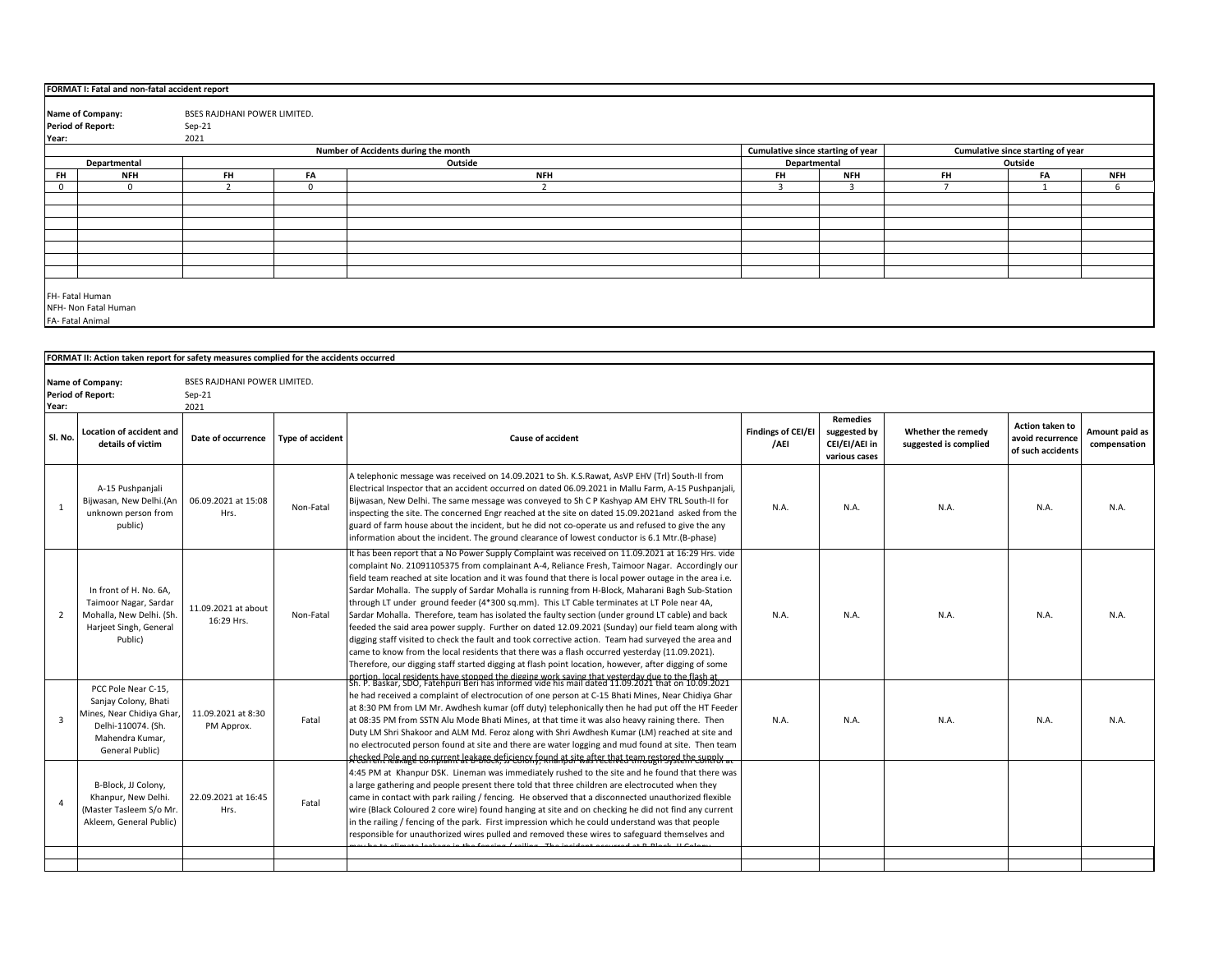## **FORMAT III: Action taken report for safety measures complied for the accidents occurred**

| Name of Company:                                                                                                                                                                                        | BSES RAJDHANI POWER LIMITED.                     |                             |                                                      |                        |                                 |                                      |                |                                               |
|---------------------------------------------------------------------------------------------------------------------------------------------------------------------------------------------------------|--------------------------------------------------|-----------------------------|------------------------------------------------------|------------------------|---------------------------------|--------------------------------------|----------------|-----------------------------------------------|
| <b>Period of Report:</b>                                                                                                                                                                                | $Sep-21$                                         |                             |                                                      |                        |                                 |                                      |                |                                               |
| Year:                                                                                                                                                                                                   | 2021                                             |                             |                                                      |                        |                                 | Complaints attended during the month |                |                                               |
| <b>Service Area</b>                                                                                                                                                                                     | <b>Standard</b>                                  | Pending<br>previous month   | complaint of the Complaint received during the month | <b>Total Complaint</b> | Within<br><b>Specified Time</b> | <b>Beyond specified time</b>         | Total          | <b>Balance</b><br>complaint to be<br>attended |
| $\mathbf{1}$                                                                                                                                                                                            | $\overline{2}$                                   | $\overline{\mathbf{3}}$     | $\overline{4}$                                       | $5 = 3 + 4$            | 6                               | $\overline{7}$                       | $8 = 6 + 7$    | 9                                             |
| Continuous power failure<br>affecting individual consumer and<br>group of consumer upto 100<br>connected at Low voltage supply,<br>excluding the failure where<br>distribution transformer requires     |                                                  | ۰                           | 35620                                                | 35620                  | 35620                           | 0                                    | 35620          | $\mathsf 0$                                   |
| replacement.<br>Continuous power failure<br>affecting more than 100<br>consumers connected at Low<br>voltage supply excluding the<br>failure where distribution<br>transformer requires<br>replacement. |                                                  |                             | 820                                                  | 820                    | 820                             | $\mathbf 0$                          | 820            | $\mathbf 0$                                   |
| Continuous power supply failure                                                                                                                                                                         |                                                  |                             | $\overline{2}$                                       | $\overline{2}$         | $\overline{2}$                  | $\mathbf{0}$                         | $\overline{2}$ | $\Omega$                                      |
| Continuous power failure<br>affecting consumers connected<br>through High Voltage Distribution<br>System (HVDS) and not covered<br>under (i) & (ii)                                                     |                                                  |                             | 11780                                                | 11780                  | 11780                           | $\mathbf 0$                          | 11780          | $\mathbf 0$                                   |
| Continuous Schduled Power<br>Outage                                                                                                                                                                     |                                                  |                             | 679                                                  | 679                    | 679                             | $\mathbf{0}$                         | 679            | $\mathbf{0}$                                  |
| Replacement of Burnt Meter or<br>Stolen Meter                                                                                                                                                           |                                                  | 364                         | 2679                                                 | 3043                   | 2220                            | 542                                  | 2762           | 281                                           |
| FORMAT IV: Quality of Power Supply<br>Name of Company:<br><b>Period of Report:</b><br>Year:                                                                                                             | BSES RAJDHANI POWER LIMITED.<br>$Sep-21$<br>2021 |                             |                                                      |                        |                                 |                                      |                |                                               |
|                                                                                                                                                                                                         |                                                  |                             |                                                      |                        |                                 |                                      |                |                                               |
| <b>Service Area</b>                                                                                                                                                                                     | Standard                                         | Pending<br>complaint of the | Complaint received during the month                  | <b>Total Complaint</b> |                                 | Complaints attended during the month |                | <b>Balance</b><br>complaint to be             |

|                                  |          | Pending          |                                     |                        |                       | complaints attenued during the month. |             | Balance         |
|----------------------------------|----------|------------------|-------------------------------------|------------------------|-----------------------|---------------------------------------|-------------|-----------------|
| <b>Service Area</b>              | Standard | complaint of the | Complaint received during the month | <b>Total Complaint</b> |                       |                                       |             | complaint to be |
|                                  |          | previous month   |                                     |                        | Within                |                                       |             | attended        |
|                                  |          |                  |                                     |                        | <b>Specified Time</b> | <b>Beyond specified time</b>          | Total       |                 |
|                                  |          |                  |                                     | $5 = 3 + 4$            |                       |                                       | $8 = 6 + 7$ | $9 = 5 - 8$     |
| <b>Local Problem</b>             | 4 hours  |                  | 712                                 | 712                    | 712                   |                                       | 712         |                 |
| Tap setting of transformer       |          |                  |                                     |                        |                       |                                       |             |                 |
| <b>Repair of Distribution</b>    |          |                  |                                     |                        |                       |                                       |             |                 |
| Line/transformer/ capacitor      |          |                  |                                     |                        |                       |                                       |             |                 |
| Installation and Up gradation of |          |                  |                                     |                        |                       |                                       |             |                 |
| <b>High Tension/ Low Tension</b> |          |                  |                                     |                        |                       |                                       |             |                 |

| <b>FORMAT V: Complaint about meters</b>               |                                                  |                           |                                                      |                    |                                  |                                                                         |         |                                               |
|-------------------------------------------------------|--------------------------------------------------|---------------------------|------------------------------------------------------|--------------------|----------------------------------|-------------------------------------------------------------------------|---------|-----------------------------------------------|
| Name of Company:<br><b>Period of Report:</b><br>Year: | BSES RAJDHANI POWER LIMITED.<br>$Sep-21$<br>2021 |                           |                                                      |                    |                                  |                                                                         |         |                                               |
| <b>Service Area</b>                                   | Standard                                         | Pending<br>previous month | complaint of the Complaint received during the month | Total<br>Complaint | With in<br><b>Specified Time</b> | Complaints attended during the month<br><b>Beyond Specified</b><br>Time | Total   | <b>Balance</b><br>complaint to be<br>attended |
|                                                       |                                                  |                           |                                                      | $5 = 3 + 4$        |                                  |                                                                         | $8=6+7$ | $9 = 5 - 8$                                   |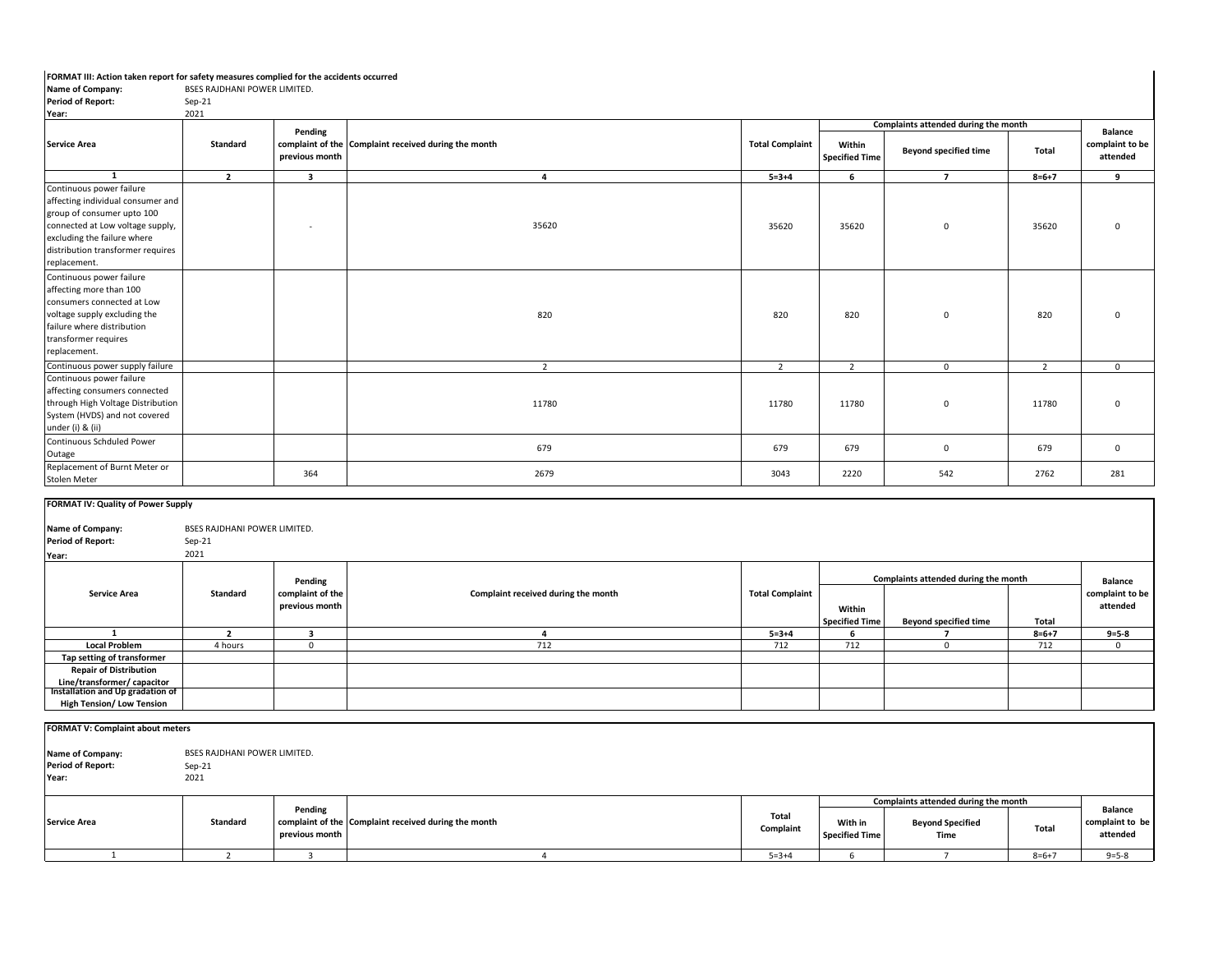| Complaint lodged for accuracy<br>test of meter-Fast | Within fifteen days                          | 3,241 | 4,332 | 7573 | 3,195 | 1,677 | 4872 | 2701 |
|-----------------------------------------------------|----------------------------------------------|-------|-------|------|-------|-------|------|------|
| <b>Complaint lodged for accuracy</b>                | Within fifteen days                          |       |       |      |       |       |      |      |
| Complaint lodged for defective /                    | Within fifteen days                          | 495   | 2,196 | 2691 | 1,262 | 982   | 2244 | 447  |
| Complaint lodged for burnt meter                    | Restoration of supply<br>with 3hrs and meter | 728   | 3,065 | 3793 | 1,640 | 1,685 | 3325 | 468  |
| <b>Complaint lodged for stolen</b><br>meter         | to be replaced within<br>3days.              |       | 66    | 75   | 41    | 29    | 70   |      |
|                                                     |                                              |       |       |      |       |       |      |      |

**complaint to be attended** 

|                                                                          |                              |                | FORMAT VI: New Connections / Additional Load, where power suppply can be provided from existing network |                    |                                      |                                 |                |                          |
|--------------------------------------------------------------------------|------------------------------|----------------|---------------------------------------------------------------------------------------------------------|--------------------|--------------------------------------|---------------------------------|----------------|--------------------------|
|                                                                          |                              |                |                                                                                                         |                    |                                      |                                 |                |                          |
| Name of Company:                                                         | BSES RAJDHANI POWER LIMITED. |                |                                                                                                         |                    |                                      |                                 |                |                          |
| <b>Period of Report:</b>                                                 | $Sep-21$                     |                |                                                                                                         |                    |                                      |                                 |                |                          |
| Year:                                                                    | 2021                         |                |                                                                                                         |                    |                                      |                                 |                |                          |
|                                                                          |                              | Pending        |                                                                                                         |                    | Complaints attended during the month |                                 | <b>Balance</b> |                          |
| <b>Service Area</b>                                                      | <b>Standard</b>              | previous month | complaint of the Complaint received during the month                                                    | Total<br>Complaint | With in<br>Specified<br>Time         | <b>Beyond Specified</b><br>Time | Total          | complaint to<br>attended |
|                                                                          | $\overline{2}$               | 3              | 4                                                                                                       | $5 = 3 + 4$        | 6                                    |                                 | $8 = 6 + 7$    | $9 = 5 - 8$              |
| New Connection where no RoW<br>or road Cutting permission is<br>required | 7 days                       | 6,930          | 22,255                                                                                                  | 29185              | 17,825                               | 4,048                           | 21873          | 7312                     |
| New Connection where RoW or<br>road Cutting permission is<br>required    | 15 days                      | 0              | 0                                                                                                       | $\Omega$           | $\mathbf 0$                          | $\mathbf{0}$                    | $\mathbf 0$    | $\mathbf 0$              |
| New Connection where no RoW<br>or road Cutting permission is<br>required | 7 days                       | 151            | 471                                                                                                     | 622                | 401                                  | 42                              | 443            | 179                      |
| New Connection where RoW or<br>road Cutting permission is                | 15 days                      | 0              | 0                                                                                                       | $^{\circ}$         | $\mathbf{0}$                         | $\mathbf{0}$                    | $\mathbf 0$    | $\mathbf 0$              |

**required**

| FORMAT VII: Applications for New Connections / Additional Load, where power supply requires extension of distribution system.                                                            |                                                         |                         |                                                      |                    |                              |                                      |             |                             |  |
|------------------------------------------------------------------------------------------------------------------------------------------------------------------------------------------|---------------------------------------------------------|-------------------------|------------------------------------------------------|--------------------|------------------------------|--------------------------------------|-------------|-----------------------------|--|
| Name of Company:<br><b>Period of Report:</b><br>Year:                                                                                                                                    | <b>BSES RAJDHANI POWER LIMITED.</b><br>$Sep-21$<br>2021 |                         |                                                      |                    |                              |                                      |             |                             |  |
|                                                                                                                                                                                          |                                                         | Pending                 |                                                      |                    |                              | Complaints attended during the month |             | <b>Balance</b>              |  |
| <b>Service Area</b>                                                                                                                                                                      | Standard                                                | previous month          | complaint of the Complaint received during the month | Total<br>Complaint | With in<br>Specified<br>Time | <b>Beyond Specified</b><br>Time      | Total       | complaint to be<br>attended |  |
|                                                                                                                                                                                          | $\overline{2}$                                          | $\overline{\mathbf{3}}$ |                                                      | $5 = 3 + 4$        | 6                            | $\overline{7}$                       | $8 = 6 + 7$ | $9 = 5 - 8$                 |  |
| 1. Electrified Areas (where<br>extension of line upto five poles<br>is required)                                                                                                         | 15 days from receipt<br>of payment                      |                         |                                                      |                    |                              |                                      |             |                             |  |
| 2. Electrified areas (where<br>extension of lines or<br>augmentation of Distribution<br>Transformer capacity where peak<br>load of transformer has reached<br>90% of its rated capacity. | Within 2 months from<br>receipt of payment              |                         |                                                      |                    |                              |                                      |             |                             |  |
| 3. Electrified areas (where new<br>distribtion transformer is<br>required)                                                                                                               | Within 4 months from<br>receipt of payment              |                         |                                                      |                    |                              |                                      |             |                             |  |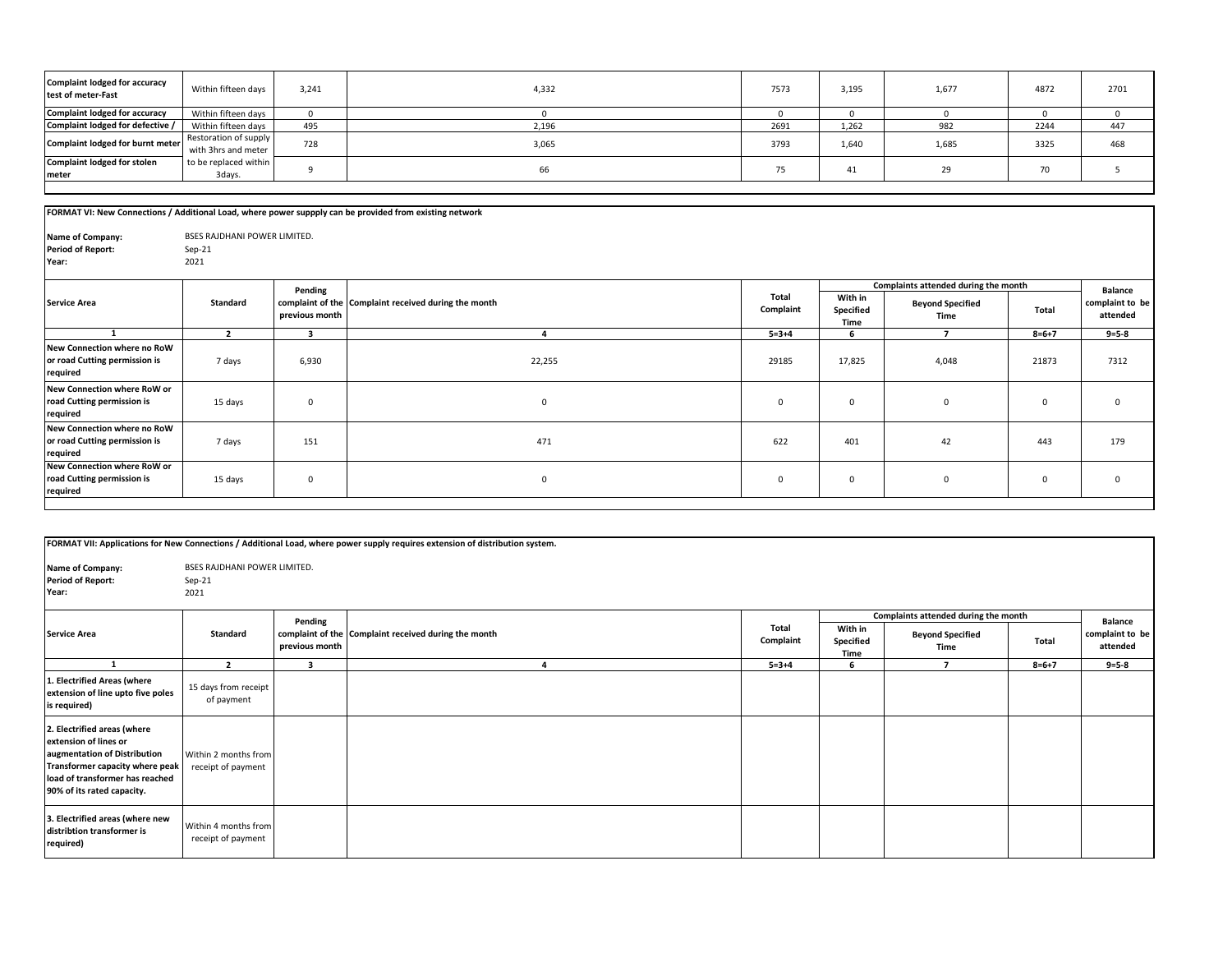| 4. Electrified Areas (where<br>existing 11 KV network needs to<br>be augmented)       | 15 days |  |  |  |  |
|---------------------------------------------------------------------------------------|---------|--|--|--|--|
| 5. Electrified Areas (where<br>existing 66/33 kV substation<br>needs to be augmented) | 15 days |  |  |  |  |
| <b>New Connections</b>                                                                |         |  |  |  |  |
| <b>Additional Load</b>                                                                |         |  |  |  |  |
|                                                                                       |         |  |  |  |  |

**complaint to be attended** 

## Sep-21 2021 **With in Specified Time Beyond Specified Time Total 2 3 4 5=3+4 6 7 8=6+7 9=5-8** Within 4 months from Commission's approval 0 0 0 0 0 0 0 Within 12 months from Commission's approval 0 0 0 0 0 0 0 **FORMAT VIII: Connection in un-electrified areas Name of Company:** BSES RAJDHANI POWER LIMITED. **Period of Report: Complaints attended during the month Balance 1 Un-Electrified Areas (Where connection from nearby existing network is possible) Un-Electrified Areas/ Green Field Projects (Where new network is to be laid or grid station needs to be established) Year:** Service Area **Standard 1986** Standard **Pending complaint of the complaint received during the month <b>and the second and the complaint of the complaint** received during the month **and the complaint**  $\epsilon$ **previous month Complaint**

| FORMAT IX: Transfer of Consumer's connection and conversion of services.       |                                                                                                                                    |                |                                                      |                    |                              |                                      |              |                             |
|--------------------------------------------------------------------------------|------------------------------------------------------------------------------------------------------------------------------------|----------------|------------------------------------------------------|--------------------|------------------------------|--------------------------------------|--------------|-----------------------------|
| Name of Company:<br><b>Period of Report:</b><br>Year:                          | <b>BSES RAJDHANI POWER LIMITED.</b><br>Sep-21<br>2021                                                                              |                |                                                      |                    |                              |                                      |              |                             |
|                                                                                |                                                                                                                                    | Pending        |                                                      |                    |                              | Complaints attended during the month |              | <b>Balance</b>              |
| <b>Service Area</b>                                                            | <b>Standard</b>                                                                                                                    | previous month | complaint of the Complaint received during the month | Total<br>Complaint | With in<br>Specified<br>Time | <b>Beyond Specified</b><br>Time      | Total        | complaint to be<br>attended |
| 1                                                                              | $\overline{2}$                                                                                                                     | $\overline{3}$ | $\overline{4}$                                       | $5 = 3 + 4$        | 6                            | $\overline{7}$                       | $8 = 6 + 7$  | $9 = 5 - 8$                 |
| <b>Transfer of Name</b>                                                        | Within two billing<br>cycles of<br>acceptance of<br>application or clearing<br>of dues whichever is<br>later<br>Within ten days of | 285            | 3,234                                                | 3,519              | 3,167                        | 125                                  | 3,292        | 227                         |
| <b>Load Reduction</b>                                                          | acceptance<br>of application, shall<br>be effective from<br>next billing cycle                                                     | 139            | 1,272                                                | 1,411              | 1,251                        | 51                                   | 1,302        | 109                         |
| <b>Change of Category</b>                                                      | As per Regulation 17<br>(5)                                                                                                        | 265            | 543                                                  | 808                | 409                          | 46                                   | 455          | 353                         |
| Incase connection is denied after<br>receipt of payment against<br>demand note |                                                                                                                                    | 158            | 1,948                                                | 2,106              | 690                          | 1,310                                | 2,000        | 106                         |
| Connection energized through<br>Loop                                           | As per Regulation 11                                                                                                               | $\mathbf 0$    | $\mathbf 0$                                          | $\mathbf 0$        | $\mathbf 0$                  | $\mathbf 0$                          | $\mathbf 0$  | $\mathbf 0$                 |
| If notice towards downward if<br>any is not sent                               | 31st May of Financial<br>year                                                                                                      | $\mathbf 0$    | $\mathbf 0$                                          | $\mathbf 0$        | $\mathbf 0$                  | $\mathbf 0$                          | $\mathbf{0}$ | $\mathbf{0}$                |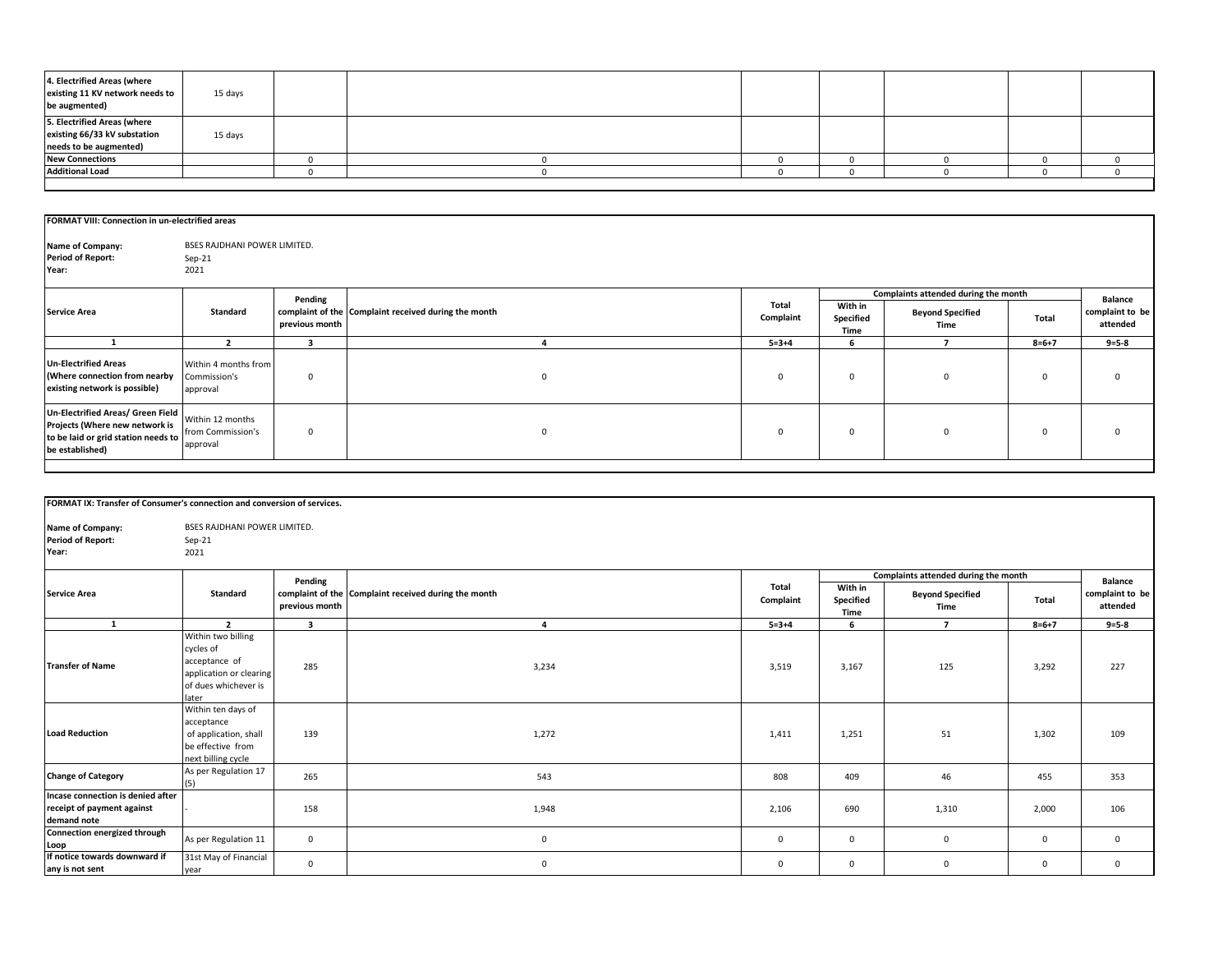| FORMAT X: Complaints about consumer's bills, disconnection, reconnection of supply. |                                        |                         |                                                      |             |           |                                            |                  |                                |
|-------------------------------------------------------------------------------------|----------------------------------------|-------------------------|------------------------------------------------------|-------------|-----------|--------------------------------------------|------------------|--------------------------------|
|                                                                                     |                                        |                         |                                                      |             |           |                                            |                  |                                |
| Name of Company:                                                                    | BSES RAJDHANI POWER LIMITED.           |                         |                                                      |             |           |                                            |                  |                                |
| <b>Period of Report:</b>                                                            | Sep-21                                 |                         |                                                      |             |           |                                            |                  |                                |
| Year:                                                                               | 2021                                   |                         |                                                      |             |           |                                            |                  |                                |
|                                                                                     |                                        |                         |                                                      |             |           |                                            |                  |                                |
|                                                                                     |                                        |                         |                                                      |             |           | Complaints attended during the month       |                  |                                |
|                                                                                     |                                        | Pending                 |                                                      | Total       | With in   |                                            |                  | <b>Balance</b>                 |
| <b>Service Area</b>                                                                 | <b>Standard</b>                        |                         | complaint of the Complaint received during the month | Complaint   | Specified | <b>Beyond Specified</b>                    | Total            | complaint to be                |
|                                                                                     |                                        | previous month          |                                                      |             | Time      | Time                                       |                  | attended                       |
| $\mathbf{1}$                                                                        | $\overline{2}$                         | $\overline{\mathbf{3}}$ | $\overline{\mathbf{4}}$                              | $5 = 3 + 4$ | 6         | $\overline{7}$                             | $8 = 6 + 7$      | $9 = 5 - 8$                    |
|                                                                                     | Only one bill                          |                         |                                                      |             |           |                                            |                  |                                |
| <b>Complaints on billing</b>                                                        | in a Financial Year                    | 704                     | 726                                                  | 1,430       | 575       | 91                                         | 666              | 764                            |
| Final bill for vacation of premises 5 days                                          |                                        | 105                     | 173                                                  | 278         | 182       | 41                                         | 223              | 55                             |
| Non payment of dues by the                                                          | 15 days                                | 22                      | 174                                                  | 196         | 170       | 6                                          | 176              | 20                             |
| <b>Request for reconnection</b>                                                     | 24hrs                                  | 92                      | 660                                                  | 752         | 446       | 201                                        | 647              | 105                            |
| <b>Consumer wanting disconnection</b>                                               | 5 days                                 | 916                     | 5,150                                                | 6,066       | 3,123     | 2,148                                      | 5,271            | 795                            |
|                                                                                     |                                        |                         |                                                      |             |           |                                            |                  |                                |
|                                                                                     |                                        |                         |                                                      |             |           |                                            |                  |                                |
| FORMAT XI: Failure of Distribution Transformer                                      |                                        |                         |                                                      |             |           |                                            |                  |                                |
|                                                                                     |                                        |                         |                                                      |             |           |                                            |                  |                                |
| Name of Company:                                                                    | BSES RAJDHANI POWER LIMITED.           |                         |                                                      |             |           |                                            |                  |                                |
| <b>Period of Report:</b>                                                            | Sep-21                                 |                         |                                                      |             |           |                                            |                  |                                |
| Year:                                                                               |                                        |                         |                                                      |             |           |                                            |                  |                                |
|                                                                                     |                                        |                         |                                                      |             |           |                                            |                  |                                |
|                                                                                     | 2021                                   |                         |                                                      |             |           |                                            |                  |                                |
|                                                                                     |                                        |                         |                                                      |             |           |                                            |                  |                                |
| No. of Distribution transformers                                                    | No. of Distribution transformers added |                         |                                                      |             |           |                                            |                  | % Failure rate of distribution |
| at the beginning of the month                                                       | during the month                       |                         | Total number of distribution transformers            |             |           | Number of Distribution transformers failed |                  | transformers                   |
|                                                                                     |                                        |                         |                                                      |             |           |                                            |                  |                                |
| 1                                                                                   | $\overline{2}$                         |                         | $3=1+2$                                              |             |           | 4                                          |                  | $5=(4)*100/(3)%$               |
| 7724                                                                                | 30                                     |                         | 7754                                                 |             |           | $\overline{2}$                             | 2.58%            |                                |
|                                                                                     |                                        |                         |                                                      |             |           |                                            |                  |                                |
|                                                                                     |                                        |                         |                                                      |             |           |                                            |                  |                                |
|                                                                                     |                                        |                         |                                                      |             |           |                                            |                  |                                |
| Note: Only 3 phase transformers considered>=400 kVA                                 |                                        |                         |                                                      |             |           |                                            |                  |                                |
| Only New transformers added in the system is considered against point no. 2         |                                        |                         |                                                      |             |           |                                            |                  |                                |
| Only O&M failure considered                                                         |                                        |                         |                                                      |             |           |                                            |                  |                                |
|                                                                                     |                                        |                         |                                                      |             |           |                                            |                  |                                |
|                                                                                     |                                        |                         |                                                      |             |           |                                            |                  |                                |
| <b>FORMAT XII: Failure of Power Transformer</b>                                     |                                        |                         |                                                      |             |           |                                            |                  |                                |
|                                                                                     |                                        |                         |                                                      |             |           |                                            |                  |                                |
| Name of Company:                                                                    | BSES RAJDHANI POWER LIMITED.           |                         |                                                      |             |           |                                            |                  |                                |
| <b>Period of Report:</b>                                                            | $Sep-21$                               |                         |                                                      |             |           |                                            |                  |                                |
| Year:                                                                               | 2021                                   |                         |                                                      |             |           |                                            |                  |                                |
|                                                                                     |                                        |                         |                                                      |             |           |                                            |                  |                                |
|                                                                                     |                                        |                         |                                                      |             |           |                                            |                  |                                |
| No. of power transformers at the No. of power transformers added during             |                                        |                         | Total number of power transformers                   |             |           | Number of power transformers failed        |                  | % Failure rate of power        |
| beginning of the month                                                              | the month                              |                         |                                                      |             |           |                                            |                  | transformers                   |
| 1                                                                                   | $\overline{2}$                         |                         | $3 = 1 + 2$                                          |             |           | $\overline{4}$                             | $5=(4)*100/(3)%$ |                                |
| 265                                                                                 | $\mathbf{0}$                           |                         | 265                                                  |             |           | $\mathsf 0$                                | 0.00%            |                                |
|                                                                                     |                                        |                         |                                                      |             |           |                                            |                  |                                |
|                                                                                     |                                        |                         |                                                      |             |           |                                            |                  |                                |
|                                                                                     |                                        |                         |                                                      |             |           |                                            |                  |                                |

**FORMAT XIII: Summary of Overall Standards of Performance.**

Sep-21 2021 **Name of Company:** BSES RAJDHANI POWER LIMITED. **Period of Report: Year:**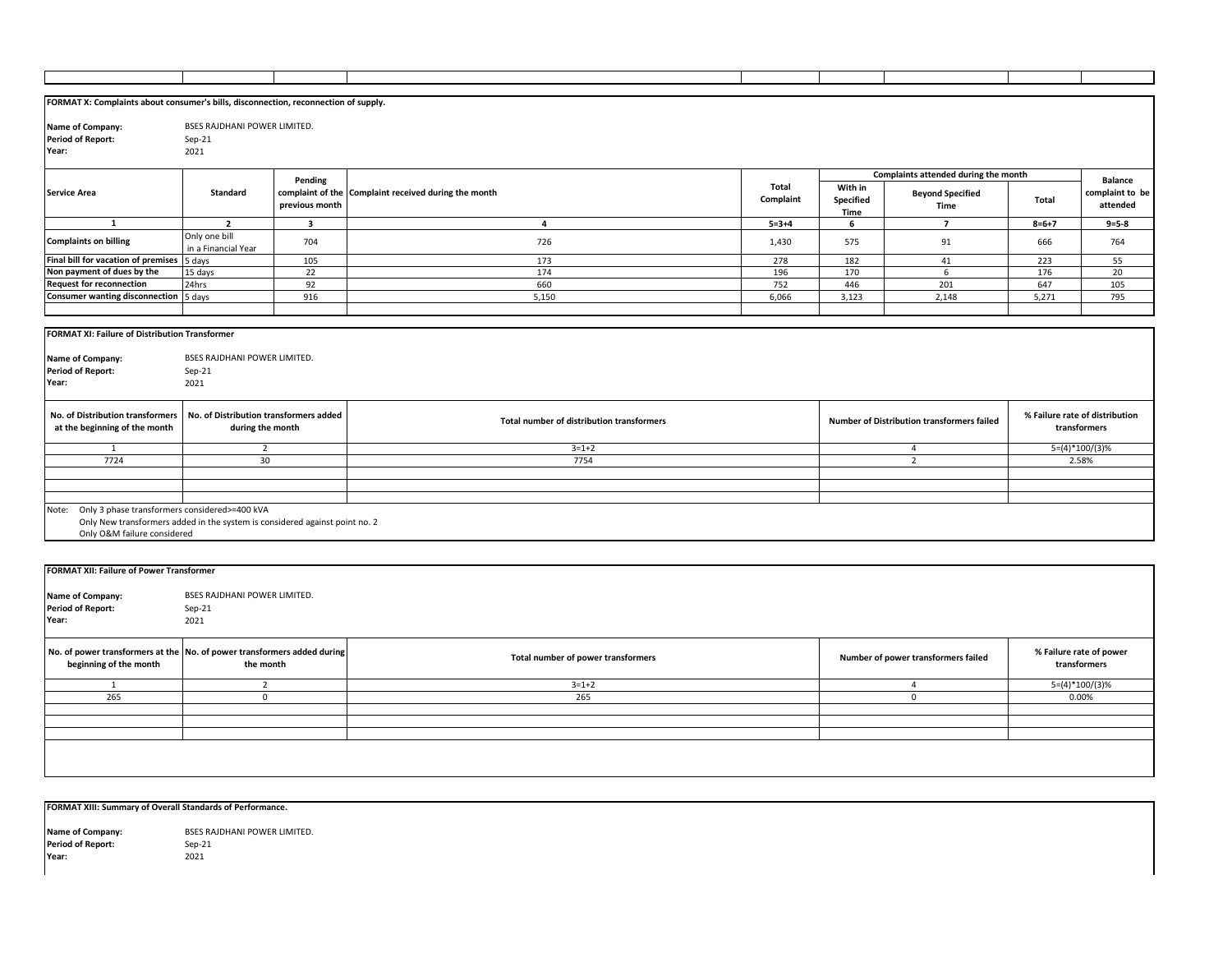| Sl. No.                 | Service area                                                                                                                                                                                                  | Overall<br><b>Standards of</b><br>Performance | <b>Total Cases Received / Reported (A)</b>                                                                            |                 |                                 | <b>Complaints Attended (B)</b>                      | <b>Standard of Performance Achieved</b>       | (C)                                        |
|-------------------------|---------------------------------------------------------------------------------------------------------------------------------------------------------------------------------------------------------------|-----------------------------------------------|-----------------------------------------------------------------------------------------------------------------------|-----------------|---------------------------------|-----------------------------------------------------|-----------------------------------------------|--------------------------------------------|
|                         |                                                                                                                                                                                                               |                                               |                                                                                                                       |                 | Within<br><b>Specified Time</b> | <b>Beyond specified time</b>                        |                                               |                                            |
|                         |                                                                                                                                                                                                               |                                               | 1. Power Supply Failure                                                                                               |                 |                                 |                                                     |                                               |                                            |
| (i)                     | Continuous power failure affecting individual<br>consumer and group of consumer upto 100<br>connected at Low voltage supply, excluding the<br>failure where distribution transformer requires<br>replacement. |                                               | 35620                                                                                                                 |                 | 35620                           | $\mathbf 0$                                         |                                               | 100.00%                                    |
| (ii)                    | Continuous power failure affecting more than<br>100 consumers connected at Low voltage supply<br>excluding the failure where distribution<br>transformer requires replacement.                                |                                               | 820                                                                                                                   |                 | 820                             | $\mathbf 0$                                         |                                               | 100.00%                                    |
| (iii)                   | Continuous power supply failure requiring<br>replacement of distribution transformer.                                                                                                                         |                                               | $\overline{2}$                                                                                                        |                 | $\overline{2}$                  | $\mathbf 0$                                         |                                               | 100.00%                                    |
| (iv)                    | Continuous power failure affecting consumers<br>connected through High Voltage Distribution<br>System (HVDS) and not covered under (i) & (ii)<br>above                                                        |                                               | 11780                                                                                                                 |                 | 11780                           | $\mathbf 0$                                         |                                               | 100.00%                                    |
| (v)                     | Continuous scheduled power outages                                                                                                                                                                            |                                               | 679                                                                                                                   |                 | 679                             | $\mathbf 0$                                         |                                               | 100.00%                                    |
| (vi)                    | <b>Replacement of burnt meter</b>                                                                                                                                                                             |                                               | 2428                                                                                                                  |                 | 2426                            | $\overline{2}$                                      | 99.92%                                        |                                            |
|                         |                                                                                                                                                                                                               |                                               | <b>Period of Scheduled Outage</b>                                                                                     |                 |                                 |                                                     |                                               |                                            |
| $\overline{2}$          | Maximum duration in a single stretch                                                                                                                                                                          |                                               | 5H:21M                                                                                                                |                 |                                 |                                                     |                                               |                                            |
|                         | Restoration of supply by 6:00 PM                                                                                                                                                                              |                                               | ALL                                                                                                                   |                 |                                 |                                                     |                                               |                                            |
| $\overline{\mathbf{3}}$ | Faults in street light maintained by the licensee                                                                                                                                                             |                                               | 2428                                                                                                                  |                 | 2426                            | $\overline{2}$                                      |                                               | 99.92%                                     |
|                         |                                                                                                                                                                                                               |                                               | <b>Reliability Indices</b>                                                                                            |                 |                                 |                                                     |                                               |                                            |
| $\overline{4}$          | SAIFI                                                                                                                                                                                                         |                                               | 0.270                                                                                                                 |                 |                                 |                                                     |                                               |                                            |
|                         | <b>SAIDI</b><br><b>CAIDI</b>                                                                                                                                                                                  |                                               | 0.180                                                                                                                 |                 |                                 |                                                     |                                               |                                            |
|                         | <b>Frequency variation</b>                                                                                                                                                                                    |                                               | 0.667<br>$\mathbf 0$                                                                                                  |                 | $\mathbf 0$                     | $\mathbf{0}$                                        |                                               | $\mathbf 0$                                |
| 5                       |                                                                                                                                                                                                               |                                               | $\,0\,$                                                                                                               |                 |                                 |                                                     |                                               | $\mathbf 0$                                |
| 6                       | Voltage imbalance                                                                                                                                                                                             |                                               | $\pmb{0}$                                                                                                             |                 | $\mathsf 0$<br>$\mathsf 0$      | $\mathsf{O}\xspace$<br>$\mathsf 0$                  |                                               | 0                                          |
| $7\overline{ }$         | Percentage billing mistakes                                                                                                                                                                                   |                                               |                                                                                                                       |                 |                                 |                                                     |                                               |                                            |
|                         | New method used for reliabilty index calculation*<br><b>FORMAT XIV: Compensation Details</b>                                                                                                                  |                                               |                                                                                                                       |                 |                                 |                                                     |                                               |                                            |
| Year:                   | <b>BSES RAJDHANI POWER LIMITED.</b><br>Name of Company:<br><b>Period of Report:</b><br>Sep-21<br>2021                                                                                                         |                                               |                                                                                                                       |                 |                                 |                                                     |                                               |                                            |
| Sl. No.                 | Event                                                                                                                                                                                                         |                                               | Compensation specified for violation of standard                                                                      | Claimed         |                                 |                                                     | Payable/Paid                                  |                                            |
|                         |                                                                                                                                                                                                               |                                               |                                                                                                                       | No. of<br>Cases | Amount<br>Claimed               | No. of cases<br>in which compensation is<br>payable | Amount of<br>compensation<br>payable in (Rs.) | Amount of<br>compensation<br>paid in (Rs.) |
| $\mathbf{1}$            | Electricity<br>connections                                                                                                                                                                                    |                                               |                                                                                                                       |                 |                                 |                                                     |                                               |                                            |
| (i)                     | <b>Electrified Areas</b>                                                                                                                                                                                      |                                               | 1.5% of the demand charges deposited by consumer for each day of default.                                             |                 |                                 |                                                     |                                               |                                            |
| (ii)                    | Augmentation                                                                                                                                                                                                  |                                               | 1.5% of the demand charges deposited by consumer for each day of default                                              |                 |                                 |                                                     |                                               |                                            |
| (iii)                   | <b>Un-electrified</b>                                                                                                                                                                                         |                                               | 1% of the amount deposited by developer/applicants per day of default.                                                |                 |                                 |                                                     |                                               |                                            |
| (iv)                    | <b>Connection denied</b>                                                                                                                                                                                      |                                               | 1.5% of the demand charges deposited by consumer for each day of default subject to maximum of the amount paid as per |                 |                                 |                                                     |                                               |                                            |
| (v)                     | <b>Connection energized</b>                                                                                                                                                                                   |                                               | Rs. 500 per kW of sanctioned/ contract demand                                                                         |                 |                                 |                                                     |                                               |                                            |
| $\overline{2}$          | <b>Transfer of Name</b>                                                                                                                                                                                       | Rs. 100 for each day of default.              |                                                                                                                       |                 |                                 |                                                     |                                               |                                            |
| $\overline{\mathbf{3}}$ | <b>Load Reduction</b>                                                                                                                                                                                         | Rs. 100 for each day of default               |                                                                                                                       |                 |                                 |                                                     |                                               |                                            |